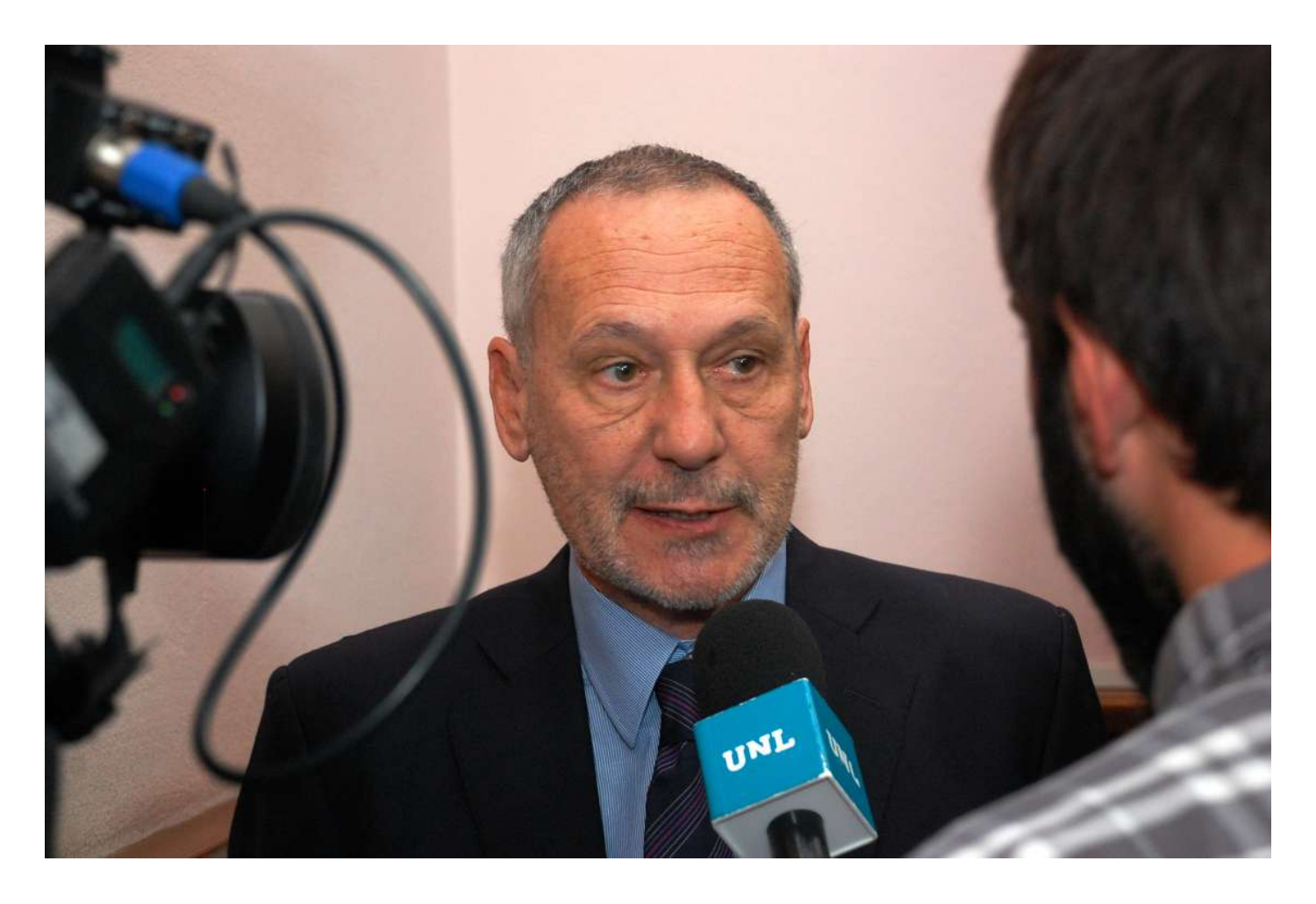# ORIGINAL **RESEARCH**

# Influence of dairy practices on the capacity of probiotic bacteria to overcome simulated gastric digestion

PATRICIA BURNS,<sup>†</sup> LISANDRO LAFFERRIERE,<sup>†</sup> GABRIEL VINDEROLA\* and JORGE REINHEIMER

Instituto de Lactología Industrial (INLAIN, UNL-CONICET), Facultad de Ingeniería Química, Universidad Nacional del Litoral, Santiago del Estero 2829, Santa Fe 3000, Argentina

The aim of this study was to evaluate the influence of microbiological and technological factors on the viability and functionality of probiotic Lactobacillus strains. In particular, the influence of harvesting time, food matrix, refrigerated storage, time of inoculation and refrigerated storage in fermented milk on the resistance to simulated gastric digestion (RSGD) was evaluated. Moreover, strain resistance to simulated gastric digestion was compared to human gastric fluid. Results showed that the variables studied affected, in a different way and in a strain-dependent manner, the RSGD. No direct relation was observed between cell viability and RSGD.

Keywords *Lactobacillus*, Probiotic, Storage, Resistance to gastric digestion, Functionality.

## **INTRODUCTION**

Probiotics are 'live microorganisms which when administered in adequate amounts confer a health benefit on the host' (FAO/WHO 2002). Many micro-organisms are currently used as human probiotics, the strains most widely used in fermented dairy products belonging to the genus Bifidobacterium or to Lactobacillus casei and Lactobacillus acidophilus groups (Vinderola et al. 2011a). With regard to their viability and functionality of probiotic bacteria in fermented dairy products, this can be modified by many microbiological and technological factors, which should therefore be taken into account. In fact, the factors involved during biomass production of a strain (medium pH, available sugars and their concentrations, growth phase at harvesting, etc.), technological processing and the food matrix into which micro-organisms are added may significantly affect both their resistance to biological barriers (gastric acidity and bile salts) and their capacity to interact with immune cells. thus conditioning its functionality (Vinderola et al. 2011b). Viability can be considered as the amount of viable cells displayed by a culture under a given condition, whereas functionality is a more sophisticated concept comprising a group of nonexhaustive features, including viability,

which confer on a probiotic strain the properties responsible for health improvement. However, as viability does not always mean full functionality, it is important to establish the difference between both parameters. Under certain conditions, bacteria can survive, although some of their functional characteristics such as resistance to low pH, adhesion to the intestinal epithelium or immunomodulating capacity may not be fully displayed, which could at least partially impair its capacity to exert a beneficial effect on health (Reilly and Gilliland 1999; Vinderola et al. 2011a). Saarela et al. (2006), for example, studied the stability of freeze-dried bifidobacteria in fruit juice and low-fat milk and found no changes in cell viability but lower acid and bile tolerance of cells during storage. Freeze-dried cells of *B. animalis* subsp. *lactis* INL1 showed higher tolerance to low pH (pH 2.0) when grown at pH 5.0 than when grown at pH 6.5 (Vinderola et al. 2012). Similar results had been reported by Saarela et al. (2009) for L. rhamnosus VTT E-97800. The appropriate choice of a probiotic micro-organism involves, as an essential feature, its ability to reach, survive and persist in the environment in which it is intended to act. As the large intestine is the site of action for most probiotic bacteria, for these bacteria to be effective they must arrive viable in sufficient

\*Author for correspondence. E-mail: gvinde@fiq.unl.edu.ar. These authors contributed equally to this work.

© 2014 Society of Dairy Technology